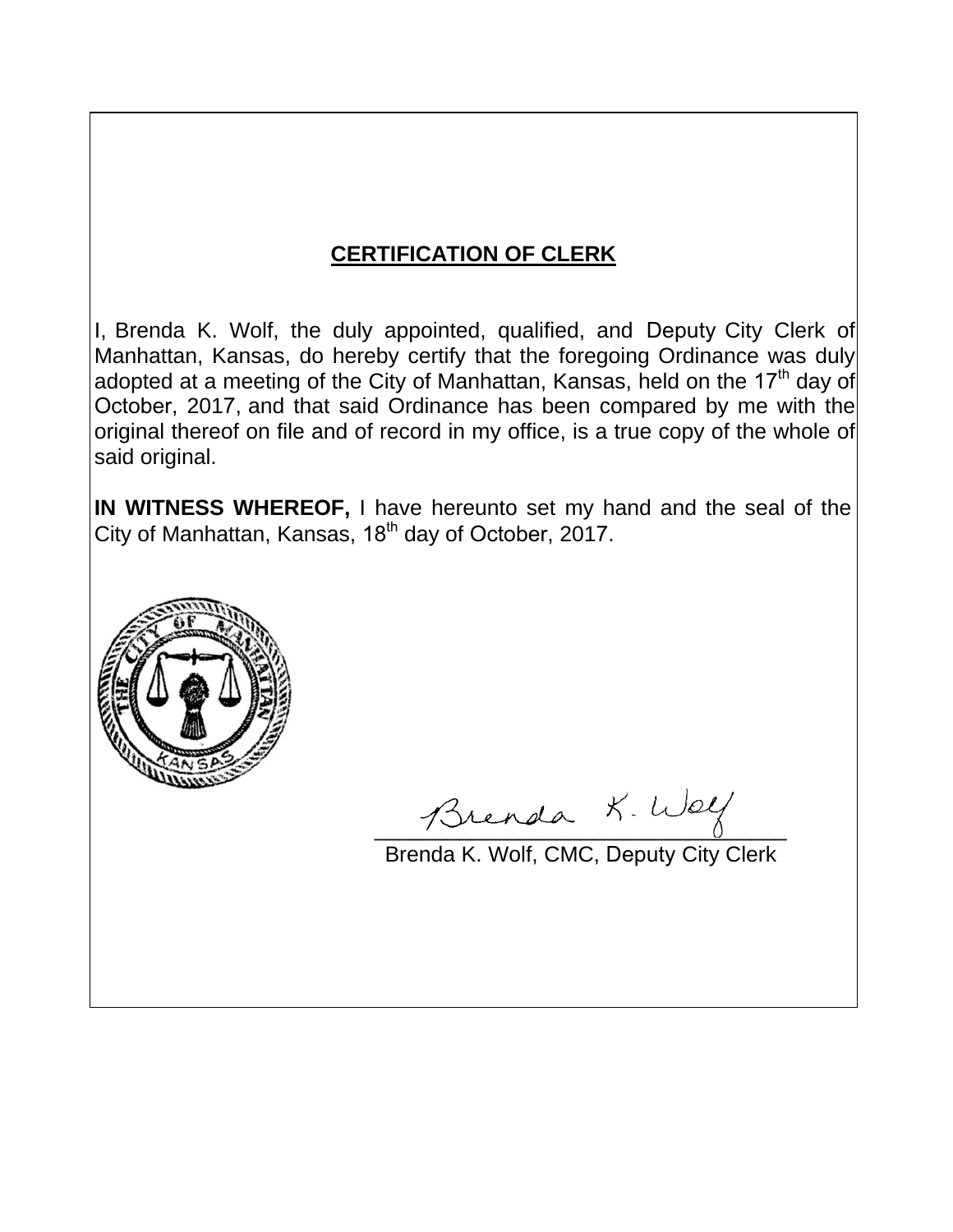# **ORDINANCE NO. 7319**

## **AN ORDINANCE AMENDING SECTION 32 OF THE CODE OF ORDINANCES OF THE CITY OF MANHATTAN, KANSAS, REGULATING AND PERMITTING THE OPERATION OF FACILITIES PRODUCING GREASE LADEN WASTE AND SERVICE PROVIDERS FOR GREASE INTERCEPTION DEVICES AND REPEALING ORDINANCE NO. 6882.**

**WHEREAS,** the City of Manhattan instituted a Grease Management Permit Program through passage of Ordinance No. 6882 on March 22, 2011; and,

**WHEREAS,** the City conducted a five-year review of the Program and identified potential improvements in such ordinance; and,

**WHEREAS,** the City desires to more effectively regulate the discharge of grease-laden waste and to register the service providers of grease removal devices and certify their employees.

### **BE IT ORDAINED BY THE GOVERNING BODY OF THE CITY OF MANHATTAN, KANSAS:**

**Section 1.** That Sections 32-172 through 32-178 of the Code of Ordinances of the City of Manhattan, Kansas, are hereby amended to read as follows:

### **Sec. 32-172. - Definitions.**

The following words and terms, as used in this division, shall be deemed to mean and be construed as follows:

*Automatic grease removal device* shall mean a plumbing appurtenance that is installed in a sanitary drainage system to intercept free-flowing fats, oils and grease from wastewater discharge. Such a device operates on a time- or event-controlled basis and has the ability to remove free-floating fats, oils, and grease automatically without intervention from the user, except for maintenance.

*Grease interceptor* shall mean a plumbing appurtenance that is installed in a sanitary drainage system to intercept oily and greasy wastes from a wastewater discharge. Such device has the ability to intercept free-flowing fats and oils.

*Grease-laden waste* shall mean effluent discharge that is produced from food processing, food preparation or other sources where grease, fats, and oils enter automatic dishwater pre-rinse stations, sinks or other appurtenances.

*Grease removal device* shall mean a grease interceptor or automatic grease removal device.

*Food service establishment* shall mean any facility that prepares and/or packages food for sale or consumption, on or off site, with the exception of private residences. The term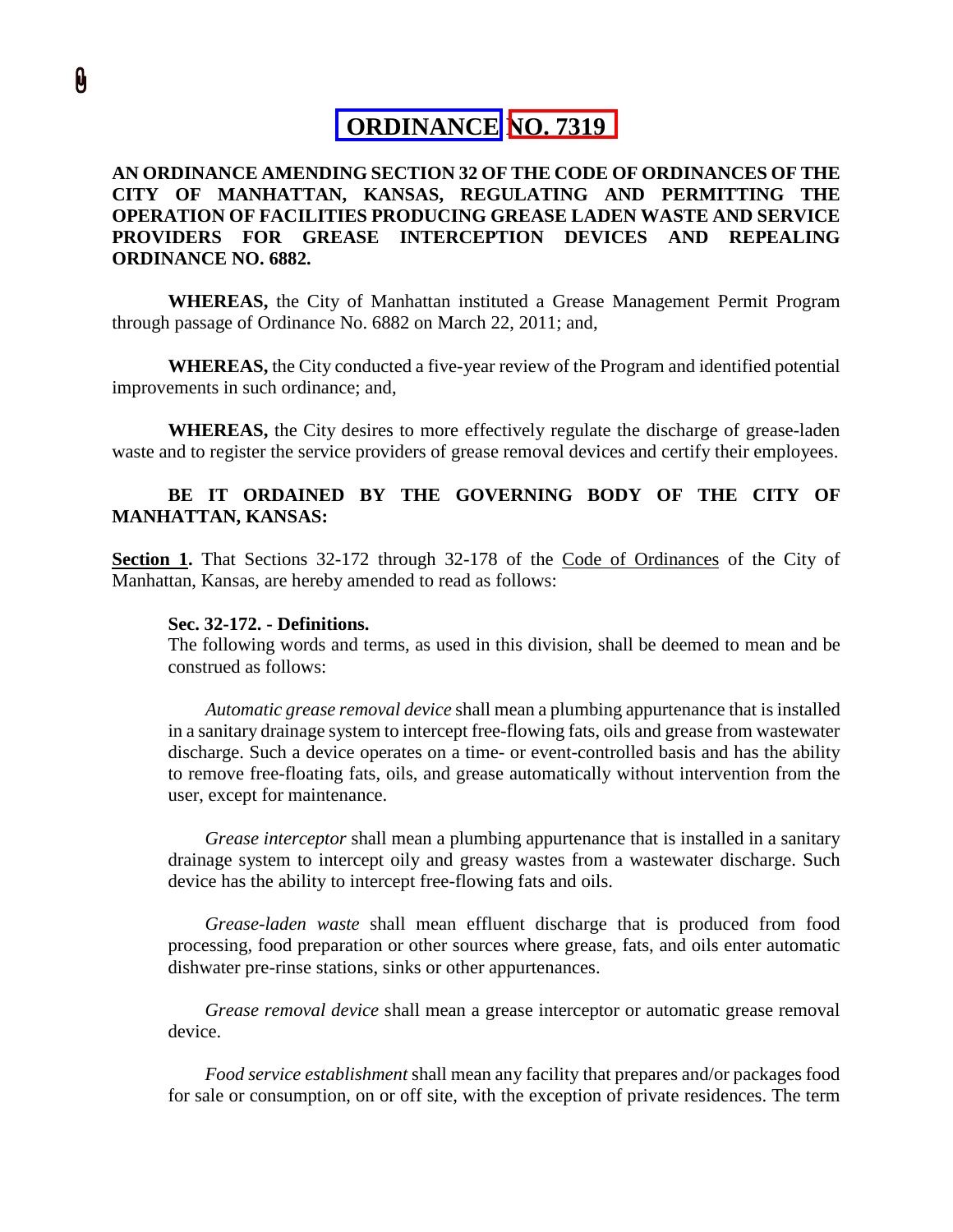"food service establishment" includes, but is not limited to: food courts, food manufacturers, food processors, food packagers, restaurants, grocery stores, delicatessens, bakeries, lounges, hospitals, hotels, nursing homes, churches, college dining halls, Greek housing (sororities, and fraternities), and cafeterias in schools.

### **Sec. 32-173. - Grease discharge permit required; application, term and fee.**

- (a) It shall be unlawful for any person to operate a facility in which grease-laden waste is produced without obtaining a valid grease discharge permit for each grease removal device located at the facility. Provided that, "facility" shall not include any individual dwelling unit as such term is defined by the latest adopted building code of the city. All food service establishments shall be presumed to be facilities in which grease-laden waste is produced.
- (b) The owner, manager, or agent of a facility shall make written application to the director of public works, or a designee, on a form furnished by the city. The application shall be accompanied by the appropriate fee per Section 32-173(e), and for application renewals, shall include a copy of the maintenance log per Section 32-175(g). Facilities have until the last working day of the month in which their permit expires, per paragraph (c) of this section, to complete the requirements to renew their permit. Permits issued pursuant to this division are nontransferable. A new permit application and fee shall be required for each change of ownership of a licensed facility.
- (c) Permits shall be renewed annually under a staggered system with the permits expiring on the last day of the month determined by the first letter of the name of the facility in accordance with the table below.

Alphabetical Designation for Monthly Staggered Permit Renewal

| $A \& B - January$ | I & J – May      | $Q & R - September$     |
|--------------------|------------------|-------------------------|
| $C & D - February$ | $K & L$ – June   | $S & T - October$       |
| $E & F - March$    | $M & N - July$   | U, V, & W – November    |
| $G & H - April$    | $O & P - August$ | $X, Y, \& Z - December$ |

- (d) The director of public works, or a designee, shall issue or renew a permit for a facility that complies with the terms of this Ordinance. The director of public works may modify the terms and conditions of any permit, in order to protect the sanitary sewer system. The permit holder shall receive at least thirty (30) days notice of such modification, except in the event of an emergency as described in Section 32-176(e).
- (e) The permit fee shall be \$25.00 for each grease removal device used at a facility. Permit fees shall not be prorated for permits in effect for less than the full calendar year. If a facility fails to submit all needed documents to renew its permit(s) prior to expiration, an additional \$100.00 late fee will be assessed for each month until all the documents are received. A facility that is late in renewing its permit shall be in violation of this ordinance and any assessed late fees shall be in addition to the penalties provided for in Section 32-178.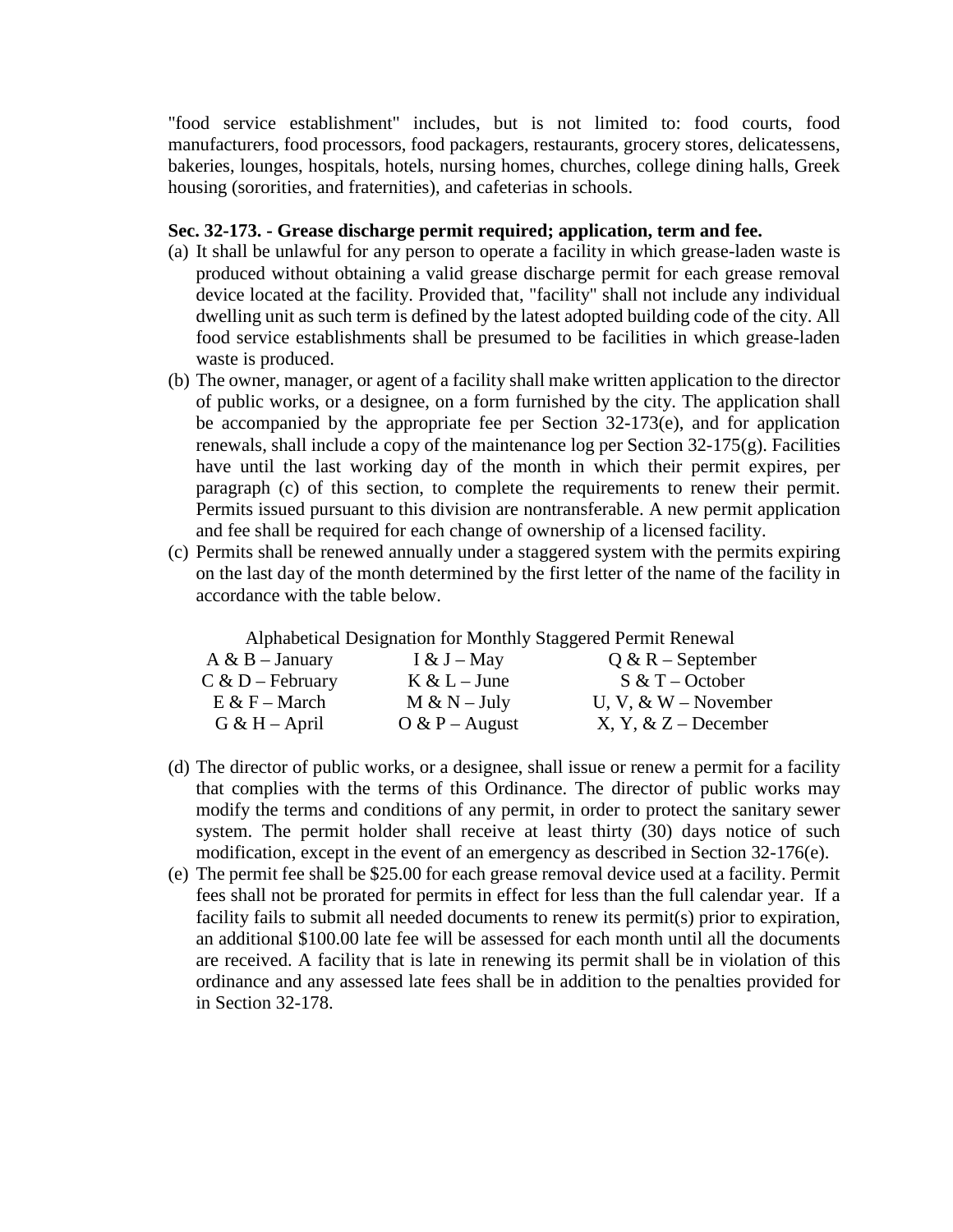### **Sec. 32-174. - Conditions of the grease discharge permit; variances.**

Each facility with a grease discharge permit is subject to the requirements of this section. Failure to abide by these requirements shall be unlawful. The requirements are as follows:

- (a) Each facility shall install and maintain grease removal devices as required by the latest adopted plumbing code of the city. If the facility's existing grease removal devices are not adequately sized for the facility's activities, the facility shall replace the devices to meet the requirements of the latest adopted plumbing code of the city.
- (b) The permit holder shall ensure the inspection of, and shall maintain, and require all employees, agents, and other representatives to maintain, the grease removal devices in accordance with the requirements of [Section 32-175](https://library.municode.com/ks/manhattan/codes/code_of_ordinances?nodeId=COOR_CH32UT_ARTIIISE_DIV5GRMAPEPR_S32-175MAGRINDEBEMAPRIN) and the best management practices adopted by the director of public works.
- (c) The permit holder shall allow the facility to be inspected by the city, and the permit holder shall make grease removal devices accessible and exposed for inspection purposes, in connection with the issuance or renewal of a grease discharge permit, or at any reasonable time, without prior notice, to confirm the permit holder's compliance with this Ordinance. Such inspections may include measuring, testing, or sampling.
- (d) A permit holder may make written request to the director of public works for a variance from any of the requirements of this Ordinance. Such written request must be made on a form provided by the city and accompanied by a fee set by the director of public works. The director of public works, or a designee, will issue a written response to the variance request within thirty (30) days. Denials may be appealed to the city manager through the process described in Section 32-176(f).

# **Sec. 32-175. - Maintenance of grease interceptors and devices; best management practices; pumping and minimum pumping frequency; inspection; maintenance log.**

- (a) Illegal Discharge. It shall be unlawful for the permit holder to discharge grease-laden waste into the sanitary sewer collection system without using a functional grease removal device. It shall be unlawful for the permit holder to direct or allow any person to discharge grease-laden waste into the sanitary sewer collection system without using a functional grease removal device.
- (b) Pumping. All grease removal devices shall be maintained by the user at the user's expense. Maintenance shall include the complete removal of all contents, including floating materials, wastewater, and bottom sludge and solids by a registered service provider pursuant to Sec. 32-177. Decanting or discharging of removed waste back into the grease removal device from which the waste was removed or any other grease removal device, for the purpose of reducing the volume to be disposed, is prohibited.
- (c) Minimum Pumping Frequency. Grease removal devices must be pumped out completely a minimum of once every 180 days, or more frequently as needed, to prevent carryover of grease into the sanitary sewer collection system.
- (d) Best Management Practices. The director of public works shall adopt best management practices to ensure the continual and effective operation of grease removal devices. The permit holder shall comply with, and cause the permit holder's employees, agents and other representatives to comply with, the best management practices adopted by the director of public works.
- (e) Spills. If grease-laden waste spills onto the public right-of-way, parking area, driveway, or other location that may cause run-off into the stormwater management system, the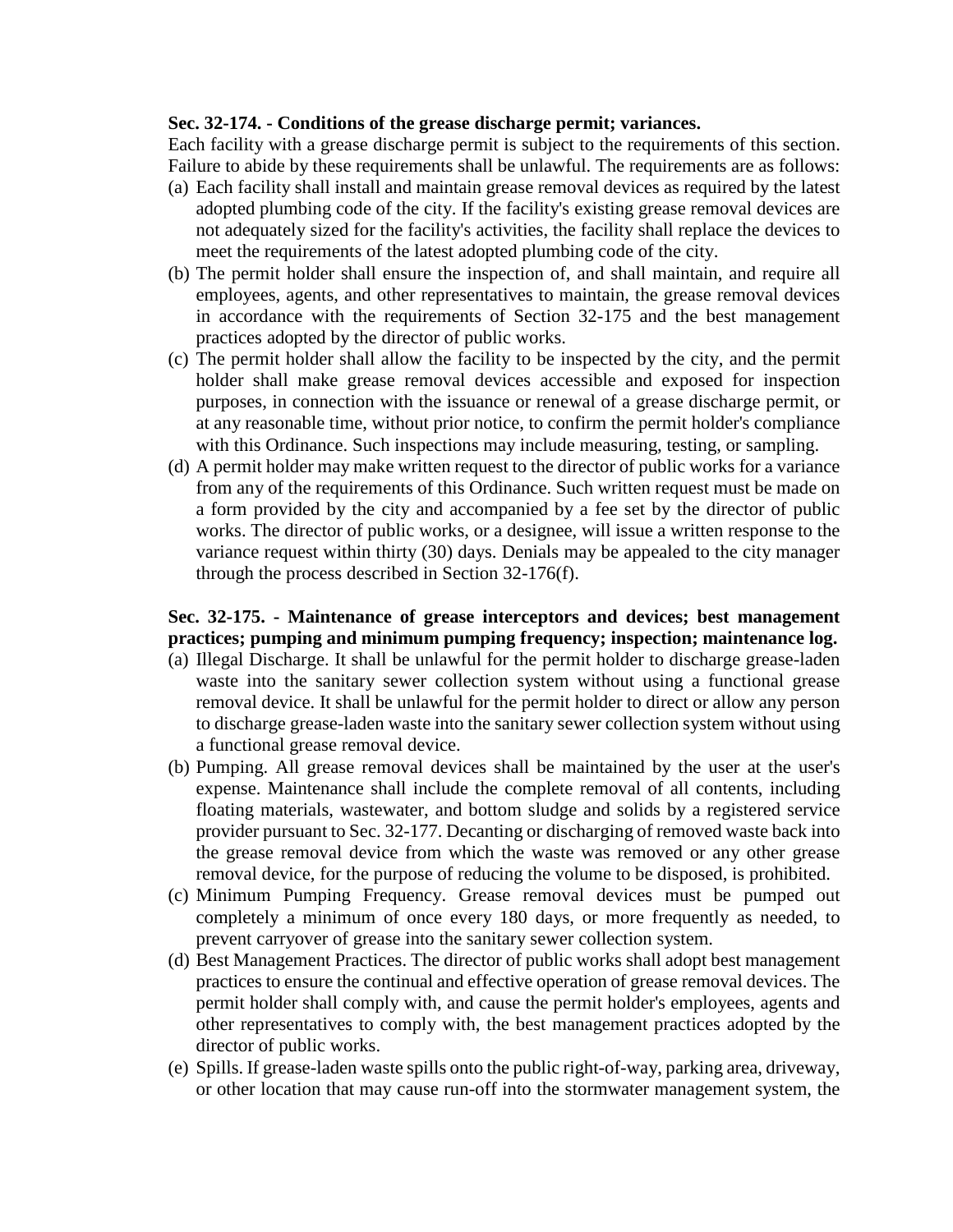spill shall be immediately cleaned up in a manner that complies with the best management practices adopted by the director of public works. The permit holder shall notify the director of public works, or a designee, that such spill occurred by the next business day. If the permit holder fails to clean the spill to the city's satisfaction, then the spill constitutes, and shall be treated as, a nuisance pursuant to Chapter 21 of the City Code.

(f) Inspection. The permit holder shall have all grease removal devices inspected by a registered service provider pursuant to Section 32-177 on an annual basis. Such registered service provider may not be the permit holder or an employee of the permit holder. Grease removal devices must be empty at the time of the inspection. The results of the inspection shall be recorded on the maintenance log described in paragraph (g) and shall be reported on a separate inspection form produced by the city and submitted to the city within fifteen (15) days of the inspection date. An inspection report will only be considered valid for permit renewal if it has been completed within sixty (60) days prior to the permit expiration date per Section 32-173(c).

If the inspector notes deficiencies in a grease removal device, the permit holder shall make necessary repairs to ensure compliance within thirty (30) days of the date of the inspection, unless an extension is approved by the director of public works. The permit holder shall provide documentation of such repairs to the director of public works, and allow inspections thereof, within fifteen (15) days of the completion of the repairs.

- (g) Maintenance Log. On a form furnished by the city, each permit holder shall maintain a true and accurate maintenance log for each grease removal device which provides for entry of the following information:
	- (1) the date of each pumping service; the name of the person performing the service and the name of the company with which the service provider is affiliated; the amount removed; the condition of the device; and the signature of a manager or authorized representative of the facility in which the grease removal device is located; and
	- (2) all of the information regarding the annual inspection required by paragraph (f); the name of the person performing the inspection; and the name of the company with which the inspector is affiliated.

The maintenance log shall be kept in a readily accessible location and made immediately available upon request by the city. Each permit holder shall submit a copy of the previous year's maintenance log when renewing their annual permit and shall maintain copies of logs for three (3) years. If a maintenance log is lost and cannot be submitted, the permit holder shall have an opportunity to verify all of the information required by the maintenance log in a manner acceptable to the city, and any failure to do so within ten (10) days following the city's request shall be unlawful and a violation of this ordinance.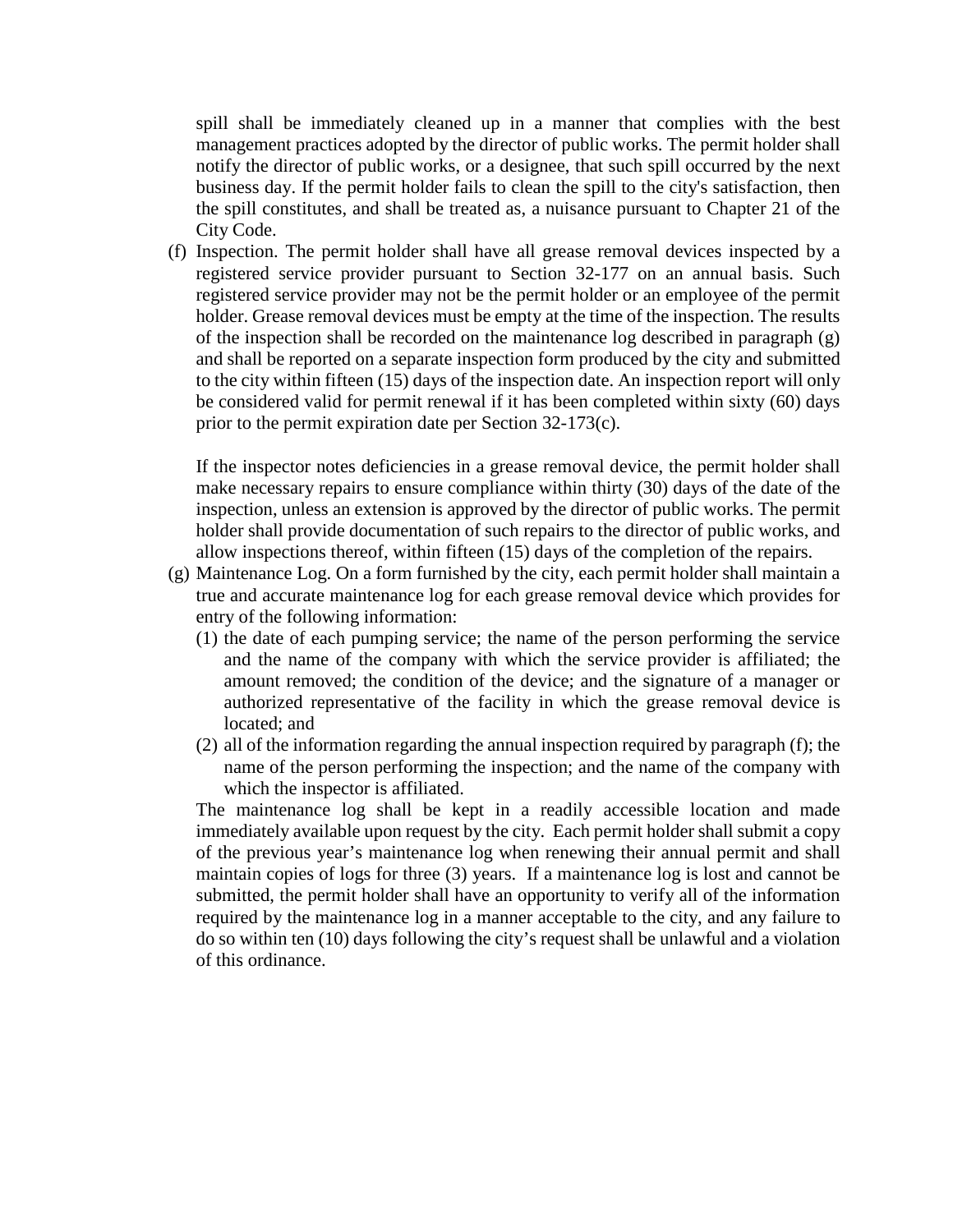### **Sec. 32-176. - Denial, suspension, or revocation of permit.**

- (a) The director of public works may deny, revoke, or suspend a permit for any of the following reasons:
	- (1) Failure to submit a complete application or pay any fees;
	- (2) Fraud, misrepresentation, or false statement in the permit application or inspection and repair records; or
	- (3) Failure to comply with any of the provisions of this or any other city ordinance or other law.
- (b) Such denial, revocation, or suspension shall not become effective until the applicant/permit holder has been served with a notice. The notice shall state the reason for noncompliance and include a time period for the applicant/permit holder to comply. Service may be accomplished by personal service, service by restricted mail showing the date and to whom the mail was delivered, or by regular mail if restricted mail has been refused by the addressee. Service by personal service or by restricted mail shall be deemed complete as of the date of such service. Service by regular mail shall be deemed complete three (3) days after the city has placed the notice in the U.S. mail. Such notice shall inform the applicant/permit holder of the action taken and shall notify the person of the right to appeal, pursuant to section 32- 176(f). Such action shall be effective upon the seventh day following service upon the applicant/permit holder, unless an appeal is filed. If an appeal is filed, such action shall be stayed until the final written decision on the appeal is rendered.
- (c) In any suspension of the license, the director of public works may place such conditions upon the suspension as deemed advisable. Any conditions of the suspension shall be set forth in the notice.
- (d) Operating a facility after the effective date of a permit's denial, revocation or suspension shall be unlawful.
- (e) Emergency Suspension. The director of public works may immediately suspend the wastewater treatment service when, in the opinion of the director of public works, such suspension is necessary to stop an actual or threatened discharge which presents or may present an imminent or substantial danger to the public health, safety or welfare, or to prevent interference with, or a threat to, the sanitary sewer collection system. If the person notified of such suspension fails to comply with the order, the director may take steps necessary to block or sever the connection to the sanitary sewer collection system. The person may file a written appeal to such order with the city manager, within two (2) business days of the order being made, and the appeal shall be heard within two (2) business days of its filing. Service shall remain suspended during the appeal period. Service shall be reinstated when the condition causing the threat is corrected, or if the person successfully appeals the director's order.
- (f) Appeal and Hearing. A person receiving any notice or order may appeal the requirements contained therein pursuant to this subsection, except in the case of an emergency order, which shall comply with the process set forth in Section 32-176(e). The person must file a written appeal with the city manager within seven (7) days of receiving service, and the appeal must state why the requirement should be modified or should not apply to the recipient. The city manager will hold a hearing, at which the person must be heard, within seven (7) days of receiving the appeal.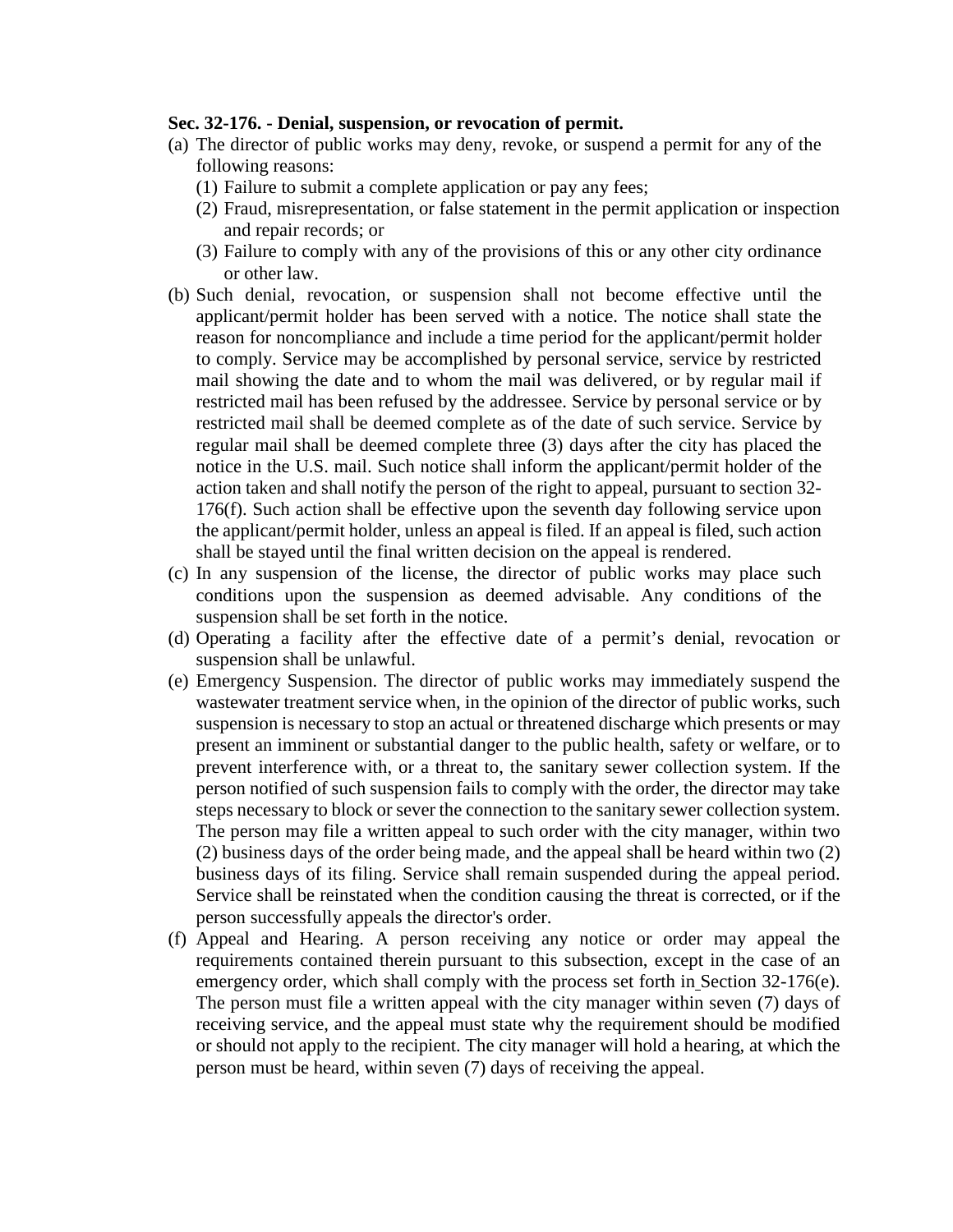### **Sec. 32-177 – Registration and Certification Programs**

(a) The city will establish and manage registration for all persons, firms, or businesses that desire to be authorized to pump, clean and/or inspect grease removal devices within the sanitary sewer service area.

The registration shall be effective for a period of three (3) years at which time the person, firm, or business must re-register. The registration required by the city shall be in addition to any other permits, registrations, or occupational licenses required by federal, state, and local agencies having lawful jurisdiction. The registration is not transferable. There are no fees required to be registered.

- (b) Pumping and Cleaning. Any person, firm, or business desirous of collecting, pumping, or hauling wastes from, or cleaning, grease removal devices from businesses located within the sanitary sewer service area shall be required to register with the city. It shall be unlawful for any person, firm, or business to pump out or clean grease removal devices within the sanitary sewer service area without being registered.
- (c) Certification. A registered person, firm, or business may also perform inspections of grease removal devices per Section 32-175(f) if designated person or employees of a firm or business have become certified to complete the inspections by completing an educational class provided by the city. FSE owners, or employees thereof, may complete the certification process in order to perform self-inspections in an unofficial capacity, but they will not be certified to perform the official inspections required by the ordinance. A certification is effective for a period of three (3) years, at which time it must be renewed by attending a refresher course provided by the city. It shall be unlawful for any person or employee of a firm or business to perform inspections of grease removal devices within the sanitary sewer service area without being certified.
- (d) Plumbers. Any plumber desirous of inspecting and/or repairing grease removal devices within the sanitary sewer service area per Section 32-175(f) shall be licensed through the Code Division of the City of Manhattan. Plumbers shall also be required to register through the city for the purpose of performing inspections and must become certified to perform the inspections by completing an educational class provided by the city. This certification is effective for a period of three (3) years, at which time it must be renewed by attending a refresher course provided by the city. It shall be unlawful for any plumber to perform inspections or repairs of grease removal devices within the sanitary sewer service area without being licensed, registered, and certified.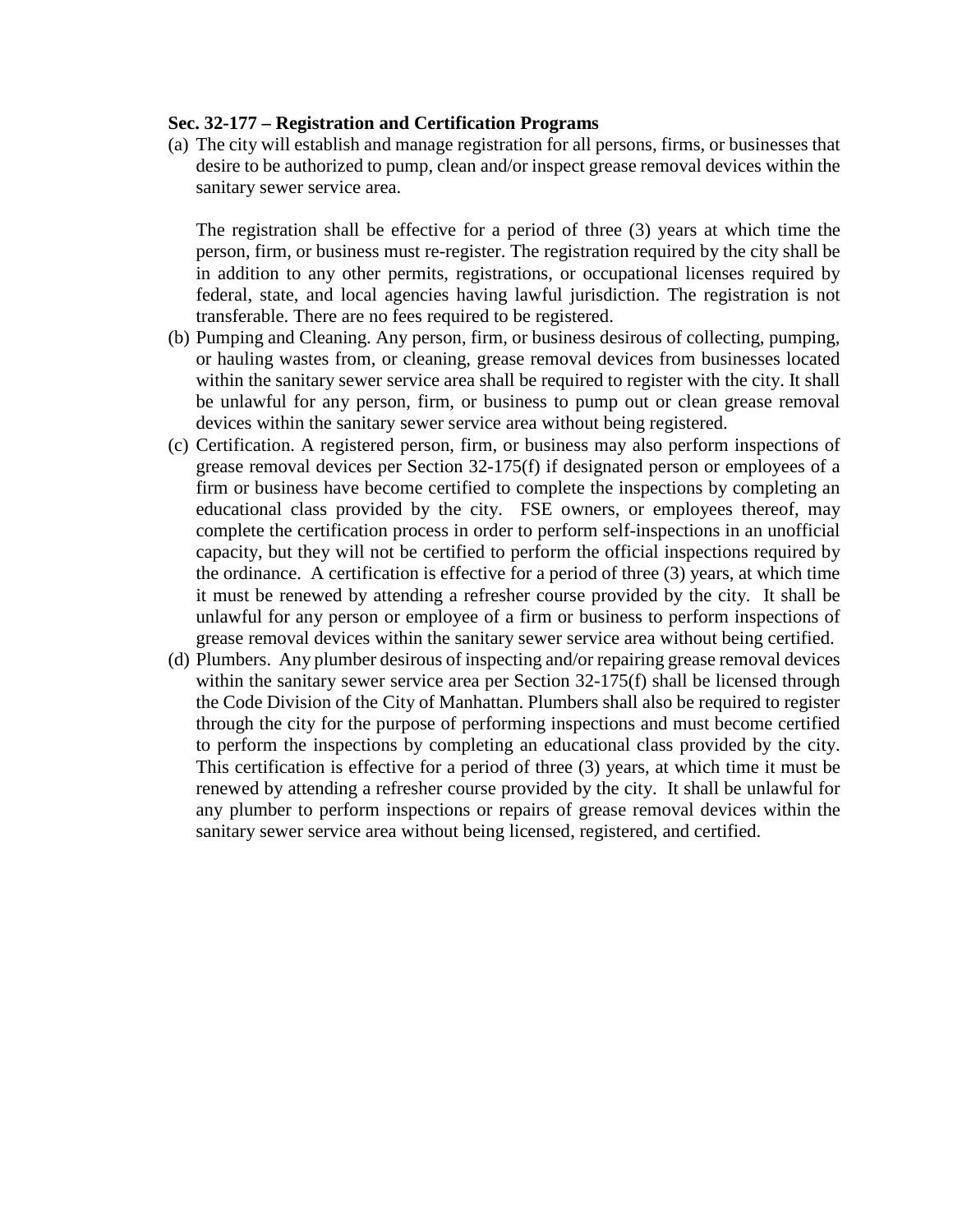### Sec. 32-178 - Enforcement

- (a) Before additional action is taken to enforce the provisions of this section, a person or entity found to be in violation shall first be served with a notice of violation. Notice will be deemed sufficient if it is delivered by personal service or regular mail and adequately describes the nature of the violation and outlines a reasonable time line for the alleged violator to come into compliance of at least ten (10) days following the date of notice. Notice shall be deemed given immediately in the case of personal service and in the case of service by regular mail, three (3) days after the date of the mailing.
- (b) Following the expiration of the time period granted in paragraph (a), a person or entity found to be in violation of this section shall be guilty of a misdemeanor.
- (c) A fine not to exceed \$500.00 shall be levied upon a first conviction. Each day of violation shall constitute a separate offense.
- (d) A fine not less than \$500.00 and not to exceed \$1,000.00 shall be levied upon a second and subsequent conviction. Each day of violation shall constitute a separate offense. Secs. 32-179, 32-180. - Reserved.

**Section 2.** Ordinance No. 6882 is hereby repealed and replaced by this ordinance.

Section 3. This ordinance shall take effect January 1, 2018, and after its adoption and publication in the official city newspaper.

### PASSED AND ADOPTED BY THE GOVERNING BODY OF THE CITY OF MANHATTAN, KANSAS THIS 17TH DAY OF OCTOBER, 2017.

inda Morse Linda Morse, Mayor

ATTEST:

**MMC, City Clerk**